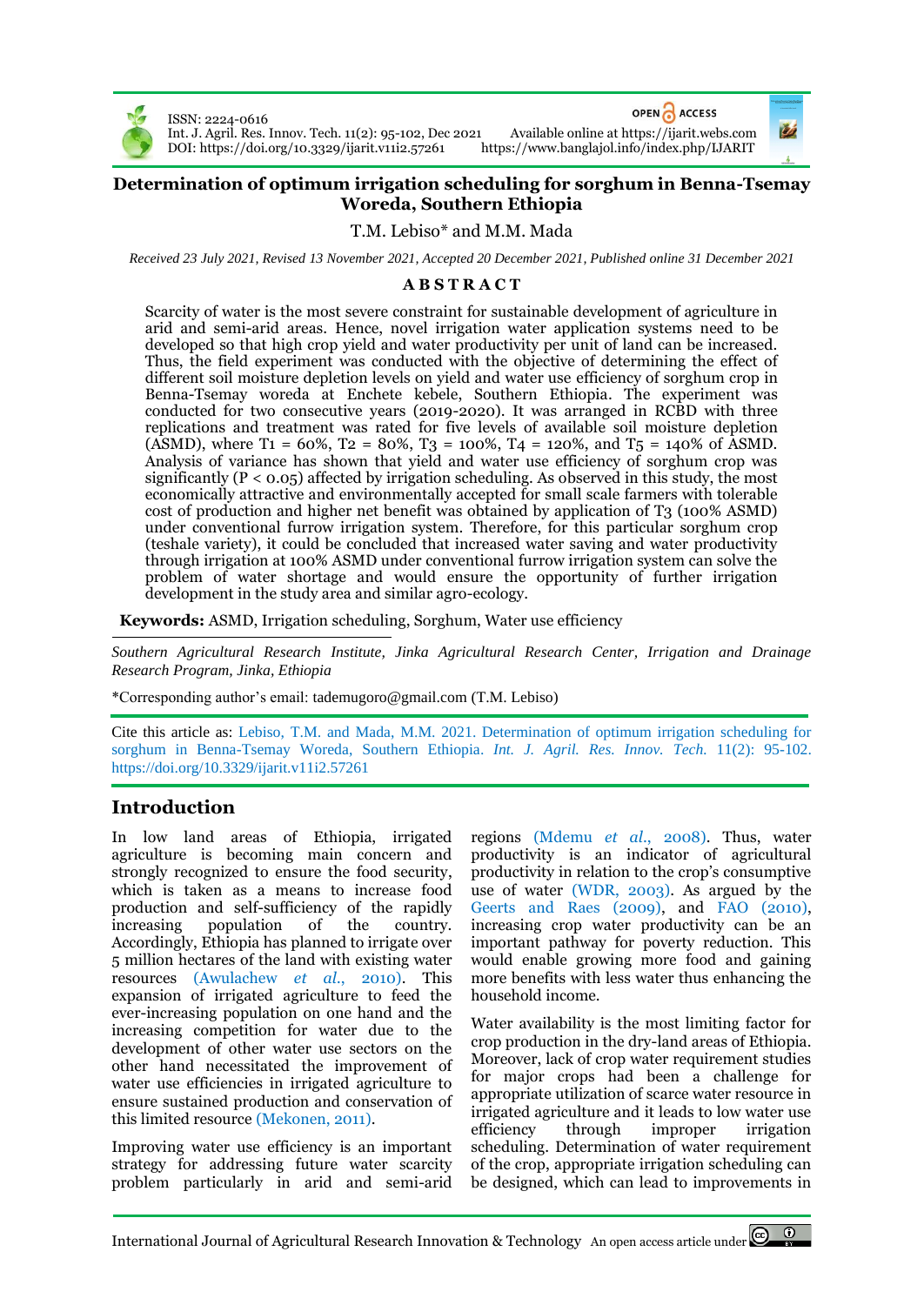the yield, income, and water saving. To ensure the highest crop production with the least water use, it is important to know the water requirement of the crops. This improves the efficient and economic use of irrigation water (Wale and Girmay, 2019).

Benna-Tsemay Woreda is one district of South Omo Zone in Southern Region of Ethiopia where due to low and erratic rainfall; chronic drought and water scarcity is observed recurrently and upsetting agricultural productivity. According to AGP-II (2015) survey report, the economy of the district is highly dependent on agriculture (livestock and crop production), which is in turn dependent on the availability of erratic rainfall and scarce water resources. As result, there was competition for water use between inhabitants for livestock as well as crop production. On the other hand, lack of improved small scale irrigation technologies, less irrigation water management practices and inadequate research supports are a major problem for efficient irrigation water use and agricultural production improvement in the area.

Accordingly, in these arid and semi-arid regions where the availability of irrigation water is a limiting factor for crop production, the knowledge of the crop water productivity is imperative. To increase crop water productivity and irrigation water management; proper irrigation scheduling is a key element. The target crop sorghum is one of the major traditional crops grown under irrigation mainly in the arid and semi-arid areas of South Omo Zone. It is the most important and a staple food crop for the people who live in the dry land areas of Benna-Tsemay woreda, South Omo Zone in South west Ethiopia. Therefore, this study was conducted with the objective of determining the net irrigation requirement and optimum irrigation schedules of sorghum in Benna-Tsemay woreda at Enchete kebele.

# **Materials and Methods**

# *Description of the study area*

## *Location*

The study was conducted at Weyito experimental site of Jinka Agricultural Research Center in Southern Agricultural Research Institute. The site is situated in the eastern part of Benna-Tsemay Woreda at Enchete kebele a distance of 82 km away from Jinka town, capital of South Omo Zone, Southern Ethiopia. Geographically, the experimental site is located at  $5^{\circ}18'0''$  to  $5^{\circ}31'33''$ N latitude and  $36°52'30"$  to  $37°5'0"$  E longitude, and at an altitude of 550 m above sea level. Likewise, it is found 668 km south west of Addis Ababa and about 438 km west of Hawassa, the capital of Southern Nations Nationalities and Peoples Regional State (Mugoro *et al*., 2020).



Fig. 1. Experimental site.

## *Climate and agronomic characteristics*

The rainfall distributions in the area is erratic and uneven with mean annual rainfall ranges from 400 mm to 1400 mm and mean annual temperature ranges from 26°C to 40°C. The area

has a long dry season from November to the beginning of March, while June and July is a short dry season. Agro-ecologically, the area is classified as hot arid and semi-arid climate, and it is characterized by recurrent water shortage,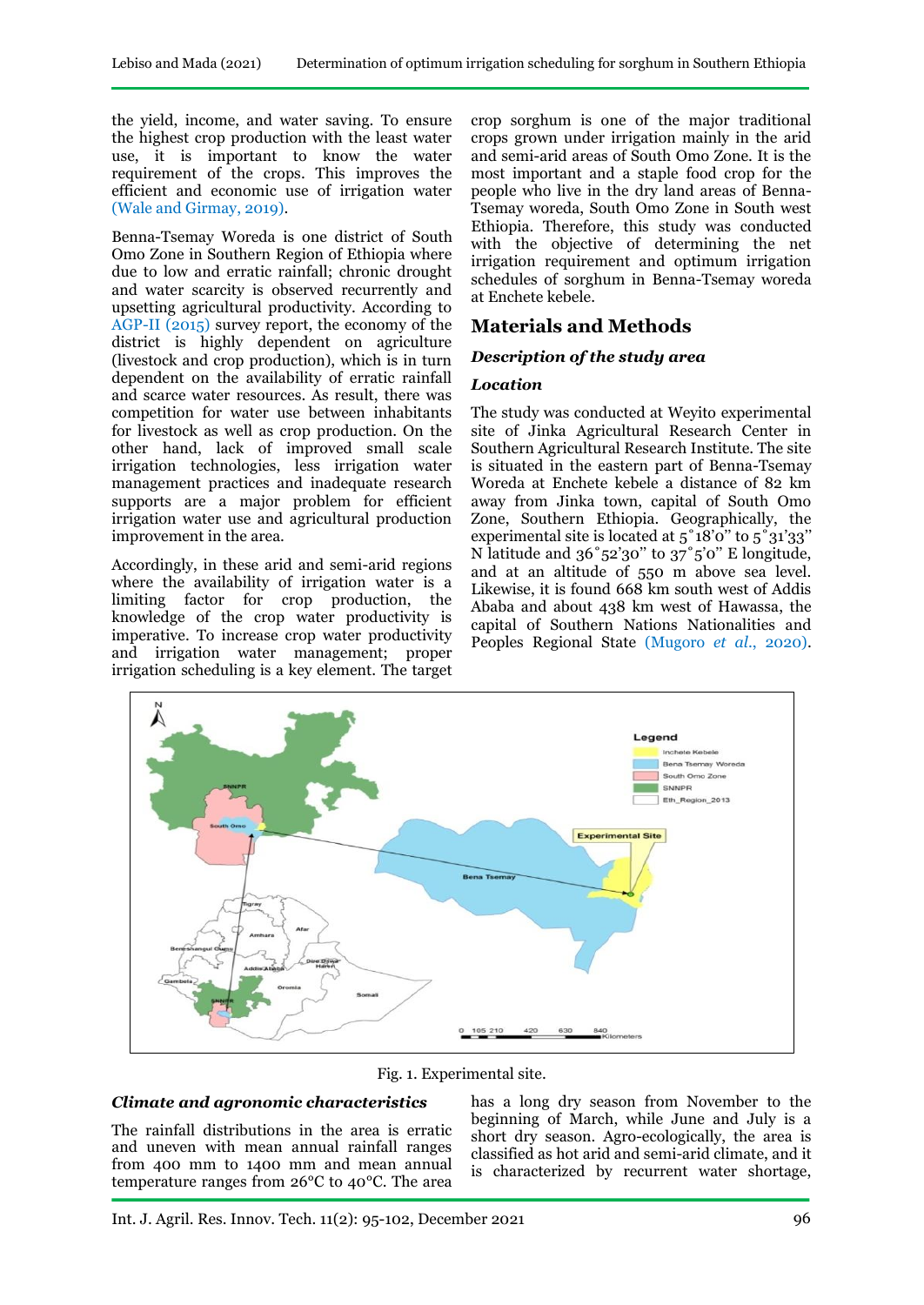intermittent famine, overgrazing and dry land cultivation (BOFED, 2015). Farmers grow crops twice a year, one during the dry season (March - July) by irrigation, the other during the partial rainy season (August - October) by using supplementary irrigation. Major irrigated crops grown in the area includes maize, sorghum, sesame, onion, tomato, cotton and banana (Mugoro *et al.,* 2020).

#### *Experimental design and treatments*

The experiment was done for two consecutive years (2019-2020). It was arranged in randomize complete block design with three replications. The treatment was rated for five levels of soil moisture depletion (ASMD). The recommended allowable soil moisture depletion for sorghum is 55% of the total available soil moisture that was used as 100% of ASMD. The rates were  $T_1 = 60\%$ ASMD, T2 = 80% ASMD, T3 = 100% ASMD, T4 = 120% ASMD, and  $T_5 = 140\%$  of ASMD. The total number of plots was fifteen where the area of each plot was 12 m<sup>2</sup>. The space between plots and replications (blocks) was 1.5 m and 2 m respectively, which was used to eliminate the influence of lateral water movement. The space between plants and rows were 15 and 75 cm respectively. The total area of the experimental field was 480 m<sup>2</sup> and the net irrigated plot area of the experiment was 180 m2. Sorghum was sown at the seed rate of the area  $(15 \text{ kg} \text{ ha}^{-1})$ , and all the recommended and cultural practices in the area was applied during the growing season.

## *Experimental Procedures*

#### *ETo and ETc Determination*

Primarily 20 years (1997-2016) climatic data includes monthly maximum and minimum temperature relative humidity, wind speed, sunshine hour's data was collected. Daily ETo (mm/day) values were computed from the collected data using FAO CropWat 8.0 windows model. The Kc-values was obtained from FAO Irrigation and Drainage Paper No. 56 (Allen *et al*., 1998). Then, crop water requirement was calculated from (FAO, 2010):

 $ETc$  (mm/day) =  $ETo$  x Kc

Where:  $ETc = crop$  water requirement ETo = estimation of reference crop evapotranspiration in mm/day and Kc = crop coefficient

#### *Soil sampling and analysis*

For soil textural analysis and bulk density determination, disturbed and undisturbed soil samples were collected from  $o$  cm  $-$  20 cm, 20  $cm - 40$  cm and  $40$  cm  $- 60$  cm depth along the diagonal of the experimental field before planting

respectively. Hydrometer method was employed for soil textural class analysis (Basu, 2011). The soil bulk density was determined by Oven dry method in the laboratory and calculated as the ratio of dry weight of the soil to known cylindrical core sampler volume (ICARDA, 2013).

BD = Ms Vs …………………………………………………........1

Where, Ms is the weight of oven dry soil in gram, and Vs is the volume of the same soil in cm3.

For the determination of moisture content at field capacity (FC) and permanent wilting point (PWP) soil samples was collected from  $o$  cm  $-$  20 cm, 20  $cm - 40$  cm and  $40$  cm – 60 cm depth from the experimental field and determined in Ethiopian Construction, Design and Supervision Works Corporation soil laboratory in Addis Ababa. Then, calculated by using equation (Jaiswal, 2003).

$$
\theta m\ (\%) = \frac{(\text{Wws} - \text{Wds})^*}{\text{Wds}} 100 \dots \dots \dots \dots \dots \dots \dots \dots \dots 2
$$

Where,  $\theta m$  is mass based soil moisture content at FC or PWP (%), Wws is weight of wet soil (gm) and Wds is weight of dry soil (gm). Soil infiltration rate was measured by using double ring infiltrometer in the field (Amreeta, 2014).

Selected soil chemical properties like pH, electrical conductivity (EC), organic carbon (OC) and organic matter (OM) content were analyzed in Hawassa Agricultural Research Center soil laboratory. The organic carbon was analyzed with colorimetric method by the help of Spectrophotometer device in the laboratory and organic matter (OM) content was determined by multiplying organic carbon (OC) by constant factor 1.724 (Basu, 2011).

Hence, the total available water (TAW), stored in a unit volume of soil, is approximated by taking the difference between the water content at field capacity (FC) and at permanent wilting point (PWP). Therefore, the total available water was expressed by (Jaiswal, 2003):

TAW = (FC – PWP)\* BD\*Dz. …………………….......3 100

Where, TAW is total available water in mm/m, FC is field capacity and PWP is permanent welting point in percent (%) on weight basis, BD is the bulk density of the soil in  $gm/cm^3$  and Dz is the maximum effective root zone depth of sorghum in mm.

The maximum root depth for sorghum was taken 1.5 m. Then, RAW (mm) was computed from the expression (Allen *et al*., 1998):

RAW = P……………………………………………...........4

Where, P is in fraction for allowable soil moisture depletion for no stress ( $p = 0.55$  for sorghum)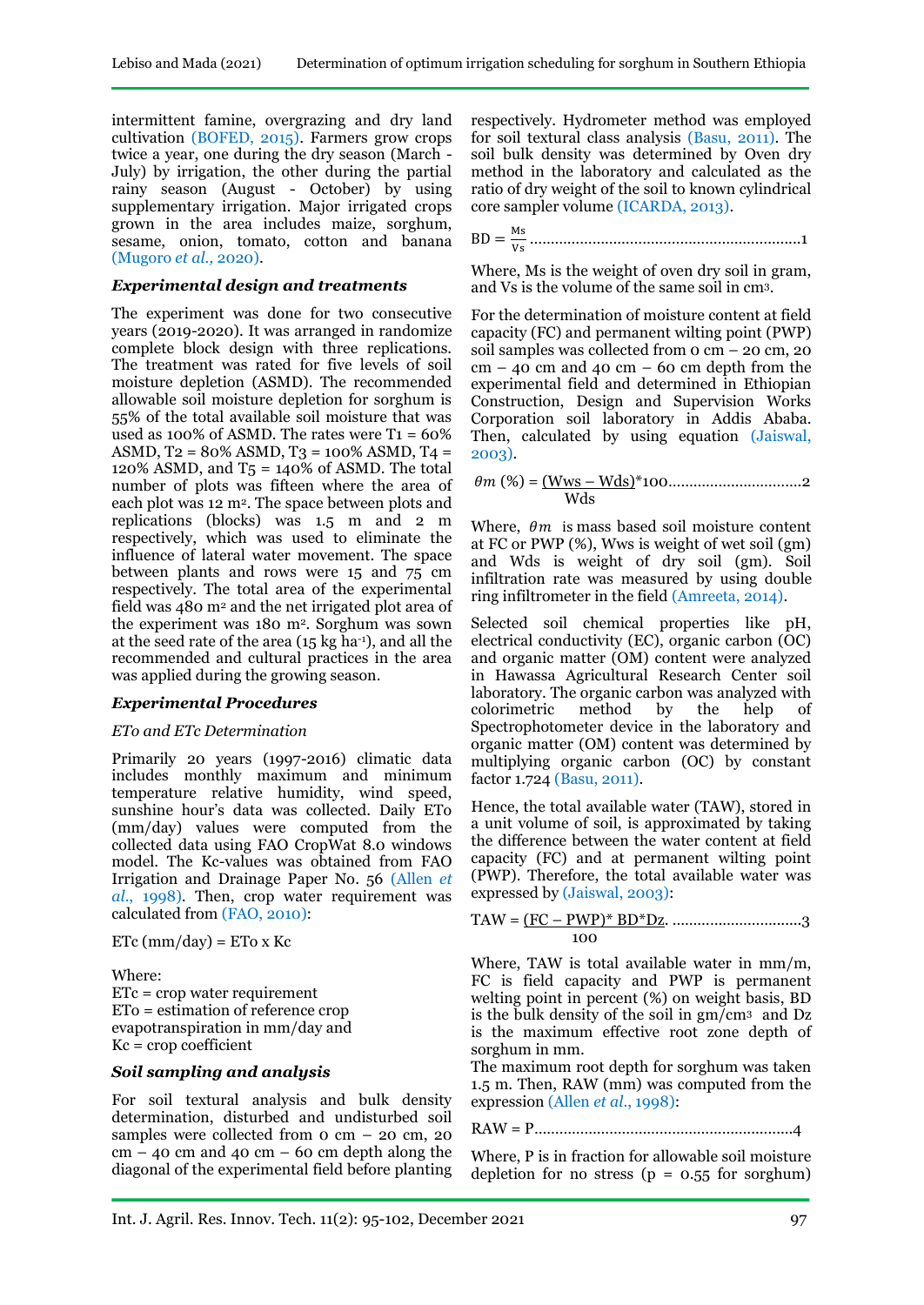and TAW is total available water in mm. Then, irrigation interval was computed from the expression (FAO, 2010:

Interval (days) = RAW ETc …..………………………………5

Where, RAW in mm which is equal to net irrigation depth  $(d_{net})$  and ETc in mm/day.

Then, gross irrigation requirement (dg):

dnet

dg = Ea ……………………………………………………….6

Where,  $d_g$  in mm and  $E_a$  is the field irrigation application efficiency of a short, end diked furrow was taken as 60% (Brouwer and Prins, 1989).

The amount of water applied to the experimental field was measured by 3-inch Parshall flume. The time required to deliver the desired depth of water into each plot was calculated using the equation (Kandiah, 1981):

 $t = \frac{dg \times A}{dx}$ 6×Q …………..…………………………………………….7

Where:  $d_g$  = gross depth of water applied (cm)  $t =$  application time (min)

 $A = Area$  of experimental plot  $(m<sup>2</sup>)$  and

 $Q =$  flow rate (discharge)  $(l/s)$ 

The irrigation depth was converted to volume of water by multiplying it with area of the plot (Valipour, 2012).

V = A\* dg…..………………………………......................8

Where:  $V =$  Volume of water in  $(m<sup>3</sup>)$ 

 $A = Area of plot (m<sup>2</sup>)$ 

 $d_g$  = Gross irrigation water applied (m)

#### *Economic water productivity*

Economic water productivity analysis was begun by considering the general relationship between the crop water use and crop yield per hectare of land at the different irrigation water application levels using the partial budget analysis. Partial budget is a method of organizing experimental data and information about the costs and benefits of various alternative treatments (CIMMYT, 1988).

Production costs were grouped into either fixed costs or variable costs (Galinato *et al.,* 2011). Fixed costs for this study are those costs that are Table 1. Particle size distribution of the experimental site.

not affected by amounts of irrigation water applied whereas variable costs are directly or indirectly affected by differences in the amounts of water applied. Economic analysis was done using the prevailing market prices during experimentation and at the time the crop was harvested. All costs and benefits were calculated on hectare basis in Ethiopian Birr (Birr/ha).

According to CIMMYT (1988), the average total yield was adjusted down wards by 10%. This is for the reason that, the yields from the experimental plots and farmers' fields are different, thus average total yields should be adjusted downward. Based on this, the recommended level of 10% was adjusted from all 5 treatments to get the net yield. Then finally, adjusted yield was multiplied by field price to obtain gross field benefit of sorghum. In the season, local average market price for sesame grain in the study area was taken as 2000 Ethiopian birr per quintal and the price of irrigation water was taken as 1.00 Birr per 1.72 m<sup>3</sup> of water.

#### *Statistical analysis*

Data analysis was under taken according to the data collected by using SAS software 9.1 for windows.

# **Results and Discussion**

#### *Soil characterization of experimental site*

The result of laboratory soil analyses and field tests on physical and chemical characteristic, like, soil texture, BD, FC, PWP, soil pH, electrical conductivity (EC), organic carbon (OC) content, organic matter (OM) content and soil infiltration rate were discussed below.

#### *Soil physical properties*

The result of the soil textural analysis from the experimental site was presented in Table 3. The texture (40.8% sand, 32.0% silt, 27.2% clay), (38% sand, 38% silt, 24% clay), (45.6% sand, 30.8% silt, 23.6% clay) at a depth of 0 cm – 20 cm,  $20 - 40$  cm,  $40 - 60$  cm, respectively. Thus, according to USDA soil textural classification system, the soil of the experimental field could be classified as loam at all depths.

| Depth     | Particle size distribution (%) | Textural |      |       |
|-----------|--------------------------------|----------|------|-------|
| (cm)      | Sand                           | Clay     | Silt | Class |
| $0 - 20$  | 40.8                           | 27.2     | 32.0 | Loam  |
| $20 - 40$ | 38.0                           | 24.0     | 38.0 | Loam  |
| $40 - 60$ | 45.6                           | 23.6     | 30.8 | Loam  |
| Average   | 41.5                           | 24.9     | 33.6 | Loam  |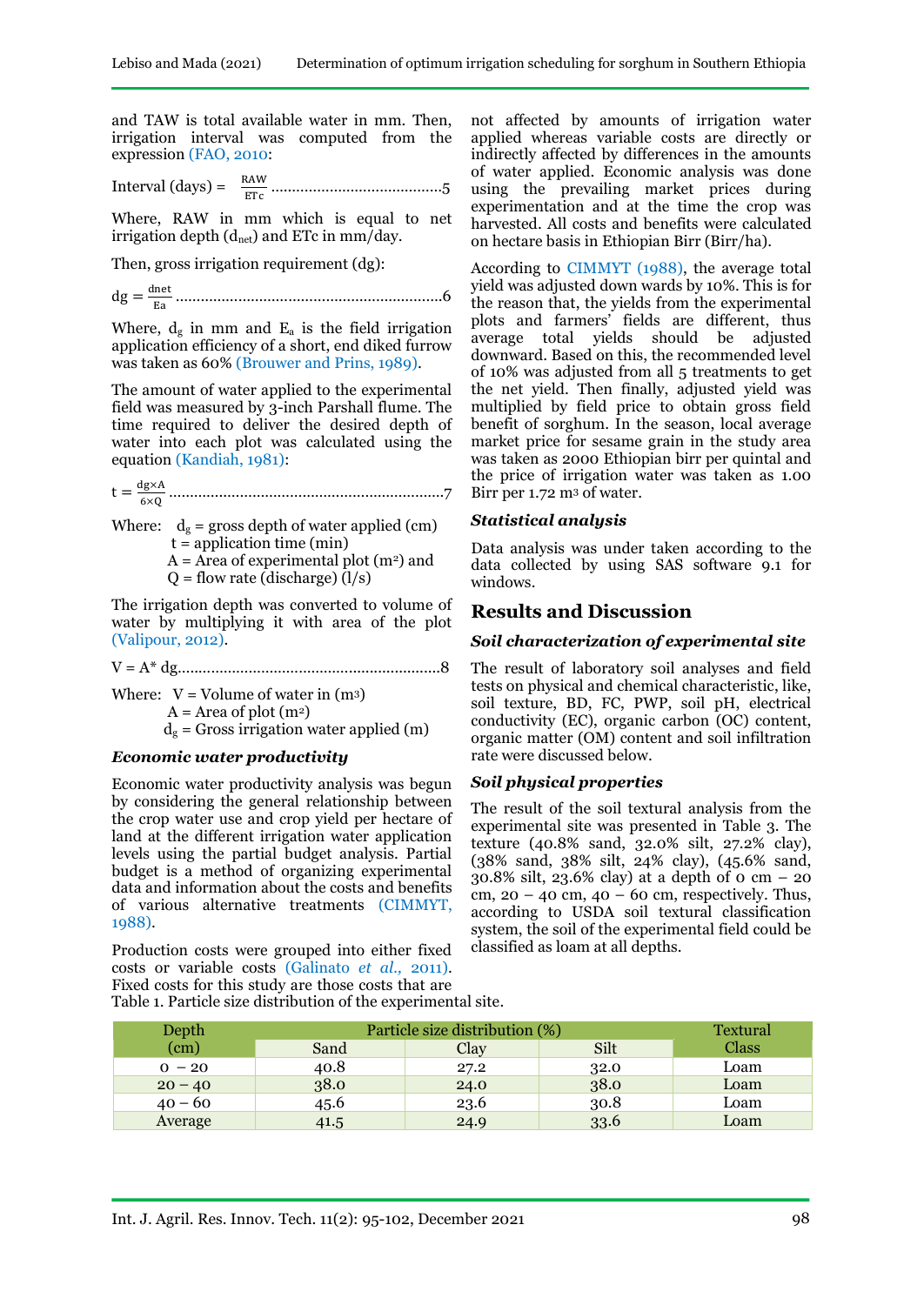Texture may affect the ease with which soil can be worked, the amount of water and air it holds and the rate at which water can enter and move through the soil. However, loam soils are best suited for sesame production because sand, silt and clay together provide desirable

characteristics (EIAR, 2014). The bulk density (BD), total available water (TAW), water content at field capacity (FC) and permanent wilting point (PWP) values were presented in Table 2.

Table 2. Bulk densities, field capacity, permanent welting point and TAW of the soil.

| Depth     | BD                   | FC     | <b>PWP</b> | <b>TAW</b> | <b>TAW</b>      |
|-----------|----------------------|--------|------------|------------|-----------------|
| (cm)      | (g/cm <sup>3</sup> ) | $(\%)$ | (%)        | (mm/depth) | $\text{(mm/m)}$ |
| $0 - 20$  | 1.26                 | 29.31  | 12.78      | 41.66      | 208.28          |
| $20 - 40$ | 1.28                 | 28.13  | 12.46      | 40.11      | 200.55          |
| $40 - 60$ | 1.31                 | 26.04  | 10.72      | 40.15      | 200.74          |
| Average   | 1.28                 | 27.83  | 11.98      | 40.64      | 203.18          |

The average bulk density of the soil from experimental site showed a slight variation with depth. It varied from 1.26 g/cm<sup>3</sup> at the top root zone  $(0 - 20$  cm) to 1.31 g/cm<sup>3</sup> at the lower root zone layer (40 – 60 cm). The bulk density shows slight increase with depth. This could be because of slight increases of soil compaction with depth due to the weight of the overlying soil layer (Brady and Weil, 2002). However, the average soil bulk density is 1.28 g/cm3 and which was in suitable range for crop growth (NRMD, 2011). The average total available water (TAW) of experimental site was found to be 203.2 mm/m, which was nearly upper range of loam soil (140 to 220 mm/m) (Majumdar, 2000).

The average soil infiltration rate and the cumulative intake curves based on the test result of the soil were presented. The basic infiltration rate of the soil was about 27.3 mm/hr. This rate of infiltration is the characteristic of loam soils (Brouwer and Heibloem, 1986).

## *Soil chemical properties*

As indicated in Table 3, the average pH value of the experimental site through the analyzed depth was found to be nearly alkaline, with average value of 7.83. It is suitable result, since sorghum can grow best in soils with pH range of 6.0 and 8.0 (EIAR, 2014). The soil had an average electrical conductivity of 0.182 dS/m through 60 cm profile which is below the threshold value for yield reduction, i.e. 1.2 dS/m (Smith *et al.*, 2011).The OM content and OC content of the soil had average values of 2.67% and 1.55%, respectively which indicates high soil fertility level (OC>1%) and suitable for vegetable production (Basu, 2011).

| Depth     | pН   | ECe                         | OC   | <b>OM</b> |
|-----------|------|-----------------------------|------|-----------|
| (cm)      |      | $\left(\frac{dS}{m}\right)$ | (%)  | $(\%)$    |
| $0 - 20$  | 7.69 | 0.210                       | 1.43 | 2.46      |
| $20 - 40$ | 7.93 | 0.173                       | 1.65 | 2.85      |
| $40 - 60$ | 7.87 | 0.178                       | 1.58 | 2.72      |
| Average   | 7.83 | 0.182                       | 1.55 | 2.67      |

Table 3. Soil chemical properties of the experimental site.

#### *Crop water requirement*

The total net and gross irrigation water applied on this experiment was 616.5 mm/season and 1027.4 mm/season. During this field experiment implementation season, no rainfall was occurred in the area. Consequently, irrigation was the sole source of water for the crop throughout the whole growth period. Thus, net irrigation water requirement (IRn) was equal to crop water requirement (ETc).

## *Sorghum grain yield*

Analysis of variance has shown that the grain yield of sorghum under treatment T3 and T4 had no statistically significant (P<0.05) difference with each other but had significant difference with T1, T2 and T5. Numerically, the largest sorghum yield 3.88 t/ha was recorded from T3 (100% ASMD) and the smallest 2.79 t/ha was recorded from T1 (60% ASMD) below Table 2. As observed in this study, when available soil moisture depletion level increases and decreases from 100% ASMD the sorghum grain yield was decreased.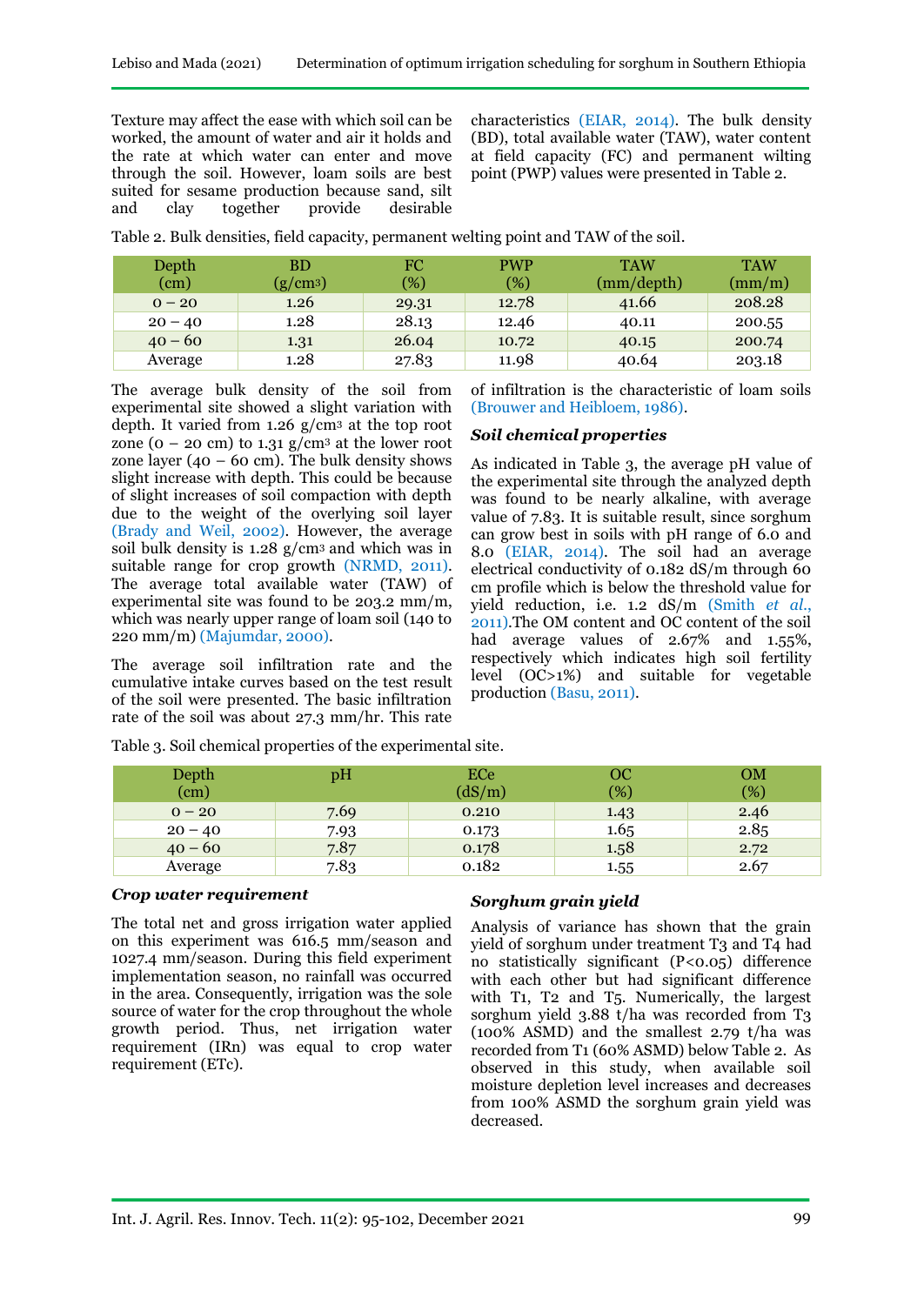| <b>Treatments</b>  | Grain yield<br>(t/ha) | <b>WUE</b><br>(kg/m <sup>3</sup> ) |
|--------------------|-----------------------|------------------------------------|
| $T_1 = 60\%$ ASMD  | 2.79c                 | 0.361d                             |
| $T2 = 80\%$ ASMD   | 3.31 <sub>b</sub>     | 0.504c                             |
| $T_3 = 100\%$ ASMD | 3.88a                 | 0.6307 <sub>b</sub>                |
| $T4 = 120\%$ ASMD  | 3.72a                 | 0.672ab                            |
| $T_5 = 140\%$ SMD  | 3.11bc                | o.756a                             |
| LSD(0.05)          | 0.4059                | 0.0915                             |
| CV(%)              | 6.41                  | 8.31                               |

Table 4. Mean combined sorghum grain yield and water use efficiency.

*Means with the same letter (s) are not significantly different at P < 0.05; LSD = least significant difference; CV = Coefficient of variation.*

#### *Water Productivity*

Analysis of variance has shown that water use efficiency of sorghum crop was significantly (P<0.05) affected by irrigation scheduling. In this study when to increase ASMD value from 100% then the water use efficiencies also increased while when to reduce from 100% ASMD value then water use efficiency also reduced. This indicates that, the water use efficiency has direct relations with available moisture depletion level of the study area. The grain yield and water use

efficiency of sorghum under treatments T3 and T4 had no significant differences. The tolerable sorghum grain yield and water use efficiency was obtained from treatment T4 (120% ASMD) which was shown in figure 2 below. The intermediate irrigation regime may have higher water use efficiency than the most frequently irrigation regime**.** Therefore, it is better to select 120% ASMD to produce high grain yield of sorghum and to save water in the study area.



Fig. 2. Effect of irrigation scheduling on sorghum grain yield and water use efficiency.

#### *Economic Analysis*

The economic analysis was performed to determine how differences in amounts of irrigation water applied and the resulting yields affected the costs of production and the gross revenue. The variable costs considered in this study was water costs and labor costs others were

fixed costs. The partial budget analysis revealed that, the highest net benefit of Birr 64157.02 per hectare with marginal return rate of 1108.88% was recorded from T3 and the lowest net benefit of Birr 46147.87 per hectare was recorded from T1 with lower cost as shown in the Table 5 below.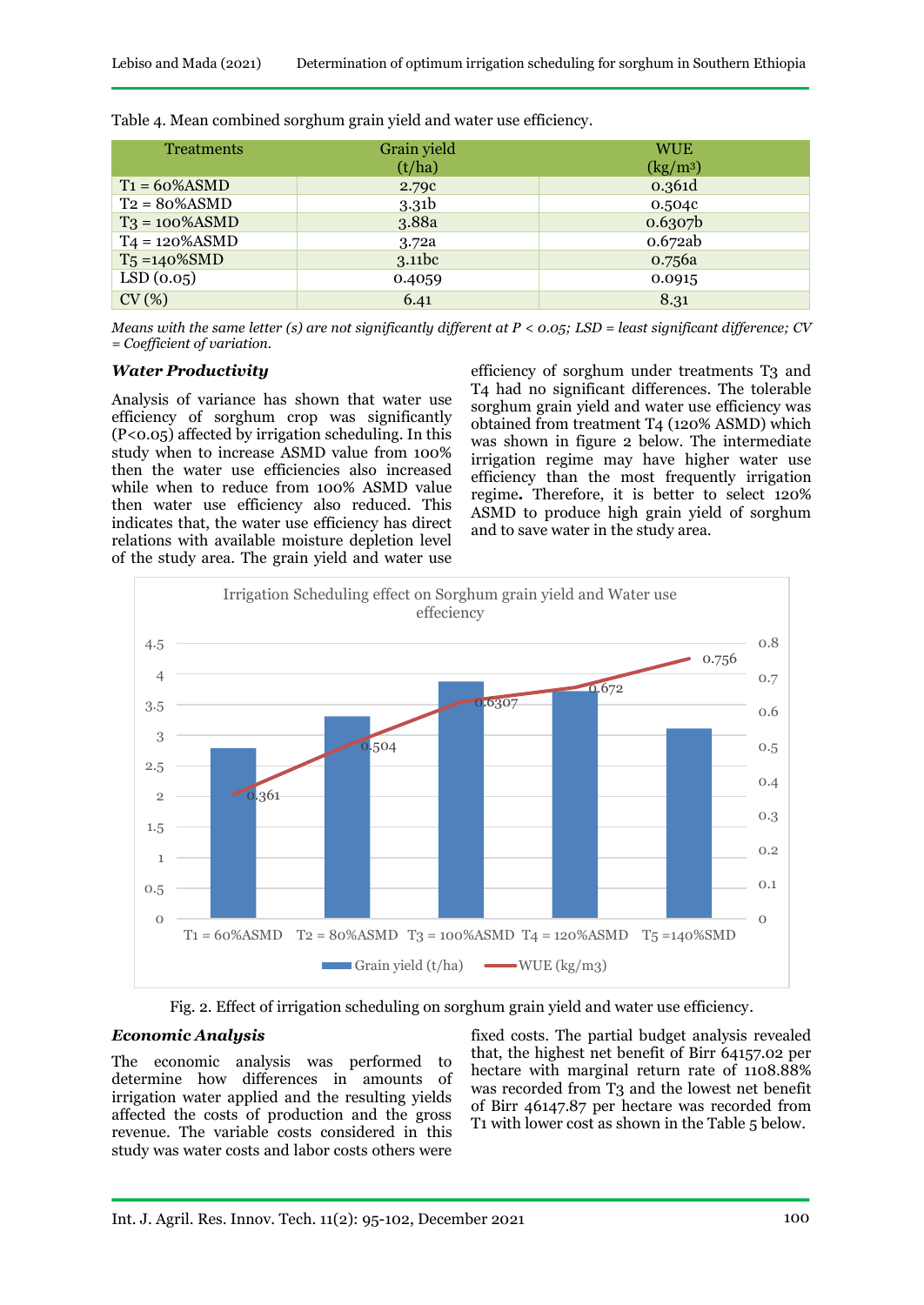| <b>Treatments</b>   | Irrigation<br>water applied | Total<br>grain<br>vield | Adjusted<br>yield | Total<br>return | Variable<br>cost | <b>Net</b><br>income | Marginal<br>cost | Marginal<br>benefit | <b>MRR</b> |
|---------------------|-----------------------------|-------------------------|-------------------|-----------------|------------------|----------------------|------------------|---------------------|------------|
|                     | $(m^3/ha)$                  | (t/ha)                  | (t/ha)            | (birr/ha)       | (birr/ha)        | (birr/ha)            |                  |                     | $(\%)$     |
| $T_1 =$<br>60%ASMD  | 6155.00                     | 2.79                    | 2.51              | 50220.00        | 4072.13          | 46147.87             | 4072.13          | 46147.87            | 1133.26    |
| $T2 =$<br>80%ASMD   | 8206.67                     | 3.31                    | 2.98              | 59580.00        | 4834.26          | 54745.74             | 762.14           | 8597.86             | 1128.13    |
| $T_3 =$<br>100%ASMD | 10258.33                    | 3.88                    | 3.49              | 69840.00        | 5682.98          | 64157.02             | 848.72           | 9411.28             | 1108.88    |
| $T_4 =$<br>120%ASMD | 12310.00                    | 3.72                    | 3.35              | 66960.00        | 6578.32          | 60381.68             | 895.34           | $-3775.34$          | $-421.67$  |
| $T_5 =$<br>140%ASMD | 14361.67                    | 3.11                    | 2.80              | 55980.00        | 7501.63          | 48478.37             | 923.31           | $-11903.31$         | $-1289.20$ |

|  |  |  |  |  |  |  | Table 5. Economic analysis of sorghum production under different soil moisture depletion level. |  |
|--|--|--|--|--|--|--|-------------------------------------------------------------------------------------------------|--|
|--|--|--|--|--|--|--|-------------------------------------------------------------------------------------------------|--|

*\*ASMD = Available soil moisture depletion level, MRR = Marginal Return Rate*

The minimum acceptable marginal rate of return (MRR %) should be between 50% and 100% CIMMYT (1988). Thus, the current study indicated that marginal rate of return is higher than 100% under treatments T1, T2 and T5 (Table 5). This showed that all the treatments except T4 and T5 were economically important as per the MRR is greater than 100%. However, T1 and T2 were practiced with frequent irrigation application when it compared to 100% ASMD that increased number of irrigation event that may have the most payments for labors and may cause soil salinity. Hence, the most economically attractive and environmentally accepted for small scale farmers with tolerable cost of production and higher net benefit was obtained by application of T3 (100% ASMD) under conventional furrow irrigation system.

# **Conclusions and Recommendations**

The purpose of this study was to evaluate the effect of different soil moisture depletion levels on yield and water use efficiency of sorghum crop. The total net and gross irrigation water applied on this experiment was 616.5 mm/season and 1027.4 mm/season respectively. The study results indicated that managing the available soil moisture depletion level had significant effect on both grain yield and water use efficiency of sorghum crop. Reducing the soil moisture depletion level by 40% from the recommended fraction (0.55) has significantly reduced the grain yield and water use efficiency. In other hand, by increasing the soil moisture depletion level with 20% over the recommendation of the total available soil moisture, the grain yield and crop water use efficiency was improved. The grain yield and crop water use efficiency of sorghum under 120% ASMD had not significant difference with the recommended one (100% ASMD). Under treatment T5 (140% ASMD) the grain yield of sorghum was declined and water use efficiency was increased and this may be intolerable yield reduction in farmers level. Hence, the most

economically attractive and environmentally accepted for small scale farmers with tolerable cost of production and higher net benefit was obtained by application of T3 (100% ASMD) under conventional furrow irrigation system. Therefore, for this particular sorghum crop (teshale variety), it could be concluded that increased water saving and water productivity through irrigation at 100% ASMD under conventional furrow irrigation system can solve the problem of water shortage and would ensure the opportunity of further irrigation development in the study area and similar agro-ecology.

# **References**

- AGP (Agricultural Growth Program II). 2015. Natural Resources Management Constraints Survey Reports in South Omo Zone, SNNPR. Southern Agricultural Research Institute,<br>Jinka Agricultural Research Center: Jinka Agricultural Research Unpublished.
- Allen, R.G., Pereira, L.S., Raes, D. and Smith, M. 1998. Crop evapotranspiration: guidelines for computing crop water requirements. Food and Agricultural Organization (FAO), Rome. pp. 97-100.
- Amreeta, C. 2014. Experimental study for determination of infiltration rate of soils in field using double ring infiltrometer: National Institute of Technology Rourkela-769 008, Odisha, India. pp. 12-16.
- Awulachew, Selesh Bekele; Teklu Erkossa and Regassa Namara. 2010. Irrigation potentialin Ethiopia, constraints and opportunities for enhancing the system. IWMI, Colombo, Sri Lanka.
- Basu, P.K. 2011. Methods Manual Soil Testing in India: Department of Agriculture and Cooperation Ministry of Agriculture Government of India, New Delhi. pp. 63-67.
- BOFED. 2015. SNNPRS Regional Statistical Abstract, Bureau of Finance and Economic Development, Hawassa, Ethiopia. pp. 103- 104.